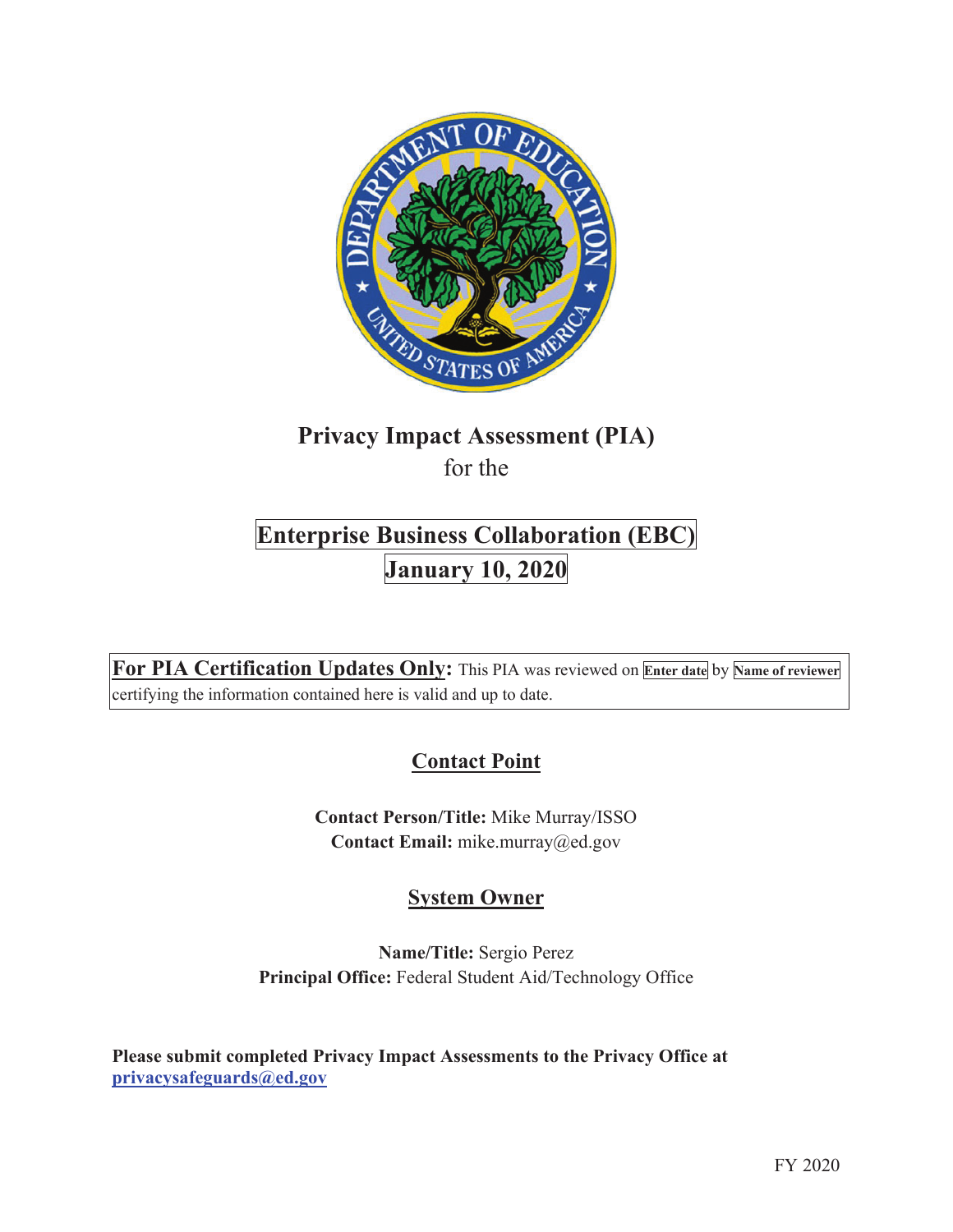*Please complete this Privacy Impact Assessment (PIA) on how personally identifiable information (PII) is collected, stored, protected, shared, and managed electronically by your system. You may wish to consult with your ISSO in completing this document. If a question does not apply to your system, please answer with N/A.*

#### **1. Introduction**

**1.1.** Describe the system including the name, acronym, and a brief description of the program or purpose for the system.

Enterprise Business Collaboration (EBC) provides the Department of Education (ED) with a platform where users (employees, contractors, external partners) can collaborate with each other using SharePoint, Project Server, Solutions Business Manager, and other end user productivity tools.

EBC includes both the Employee Enterprise Business Collaboration (EEBC) and the Partners Enterprise Business Collaboration (PEBC).

**1.2.** Describe the purpose for which the personally identifiable information  $(PII)^{1}$  is collected, used, maintained or shared.

Section 117 of the Higher Education Act of 1965 (HEA), as amended, provides that institutions of higher education must file a disclosure report with the Secretary whenever an institution is: owned/controlled by a foreign source OR receives gifts or contracts whose value total \$250K or more for all gifts and contracts received during the calendar year from an individual foreign source.

The PII (individual name and address) is being collected as responses to some of the questions on the Foreign Gifts and Contract Collection Solution (FGC) form as part of the larger Application to Participate in Federal Student Financial Aid Programs (eAPP). The purpose for providing this contact information is to provide the Department the ability to follow-up with the foreign entity contact in the event of an audit or investigation into the foreign gift reported by the institution of higher education completing the form.

<sup>&</sup>lt;sup>1</sup> The term "personally identifiable information" refers to information which can be used to distinguish or trace an individual's identity, such as their name, social security number, biometric records, etc. alone, or when combined with other personal or identifying information which is linked or linkable to a specific individual, such as date and place of birth, mother's maiden name, etc. OMB Circular A-130, page 33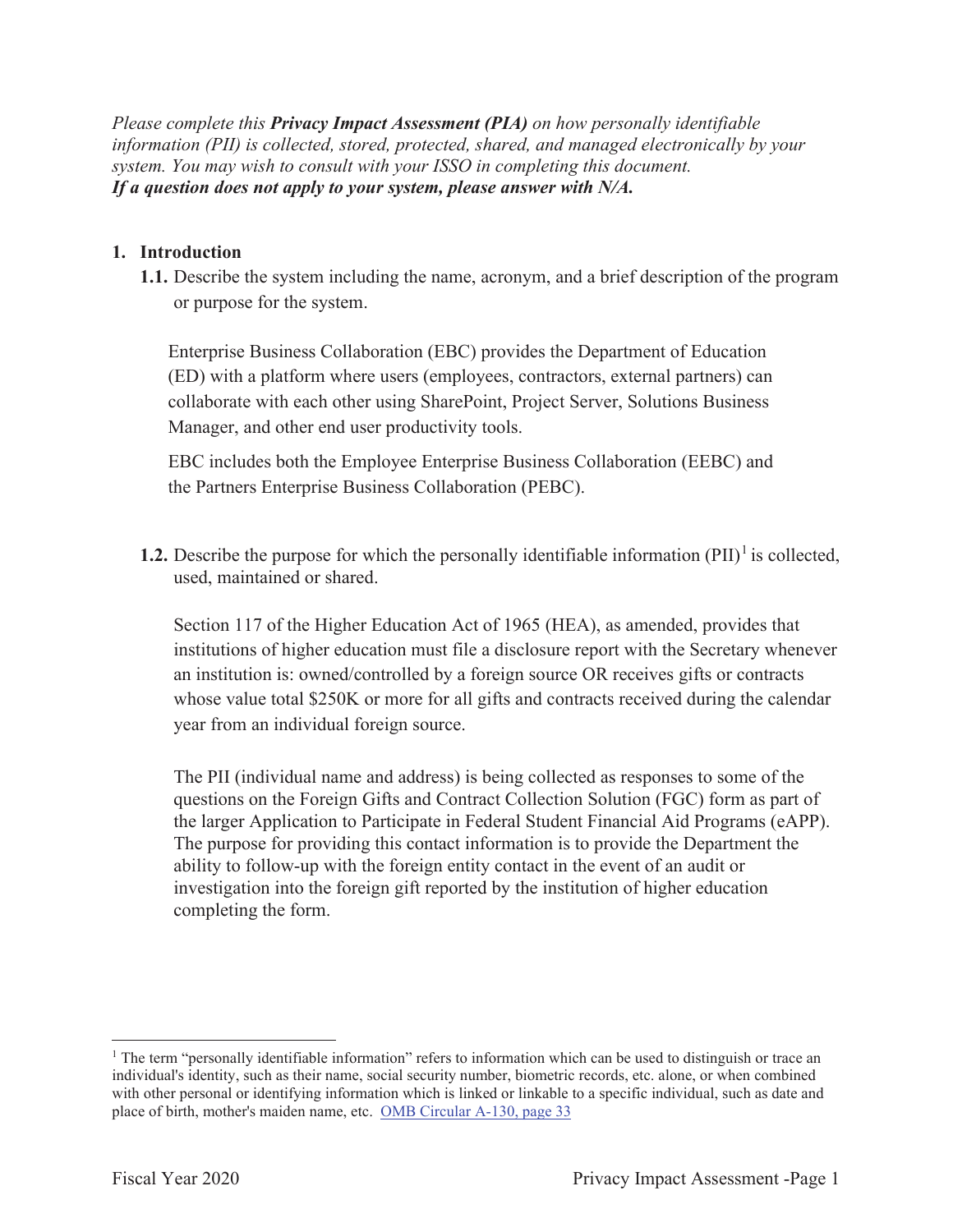**1.3.** Is this a new system, or one that is currently in operation?

#### Currently Operating System

**1.4.** Is this PIA new, or is it updating a previous version?

# New PIA

**1.5.** Is the system operated by the agency or by a contractor?

#### Contractor

- **1.5.1.** If the system is operated by a contractor, does the contract or other acquisitionrelated documents include privacy requirements?
	- $\Box N/A$

Yes

#### **2. Legal Authorities and Other Requirements**  *If you are unsure of your legal authority, please contact your program attorney.*

**2.1.** What specific legal authorities and/or agreements permit and regulate the collection and use of data by the system? Please include name and citation of the authority.

For Foreign Gift Collection located in PEBC, Section 117 of the Higher Education Act of 1965 (HEA), as amended, provides that institutions of higher education must file a disclosure report with the Secretary whenever an institution is: owned/controlled by a foreign source OR receives gifts or contracts whose value total \$250K or more for all gifts and contracts received during the calendar year from an individual foreign source.

## **SORN**

**2.2.** Is the information in this system retrieved by an individual's name or personal identifier such as a Social Security Number or other identification?

No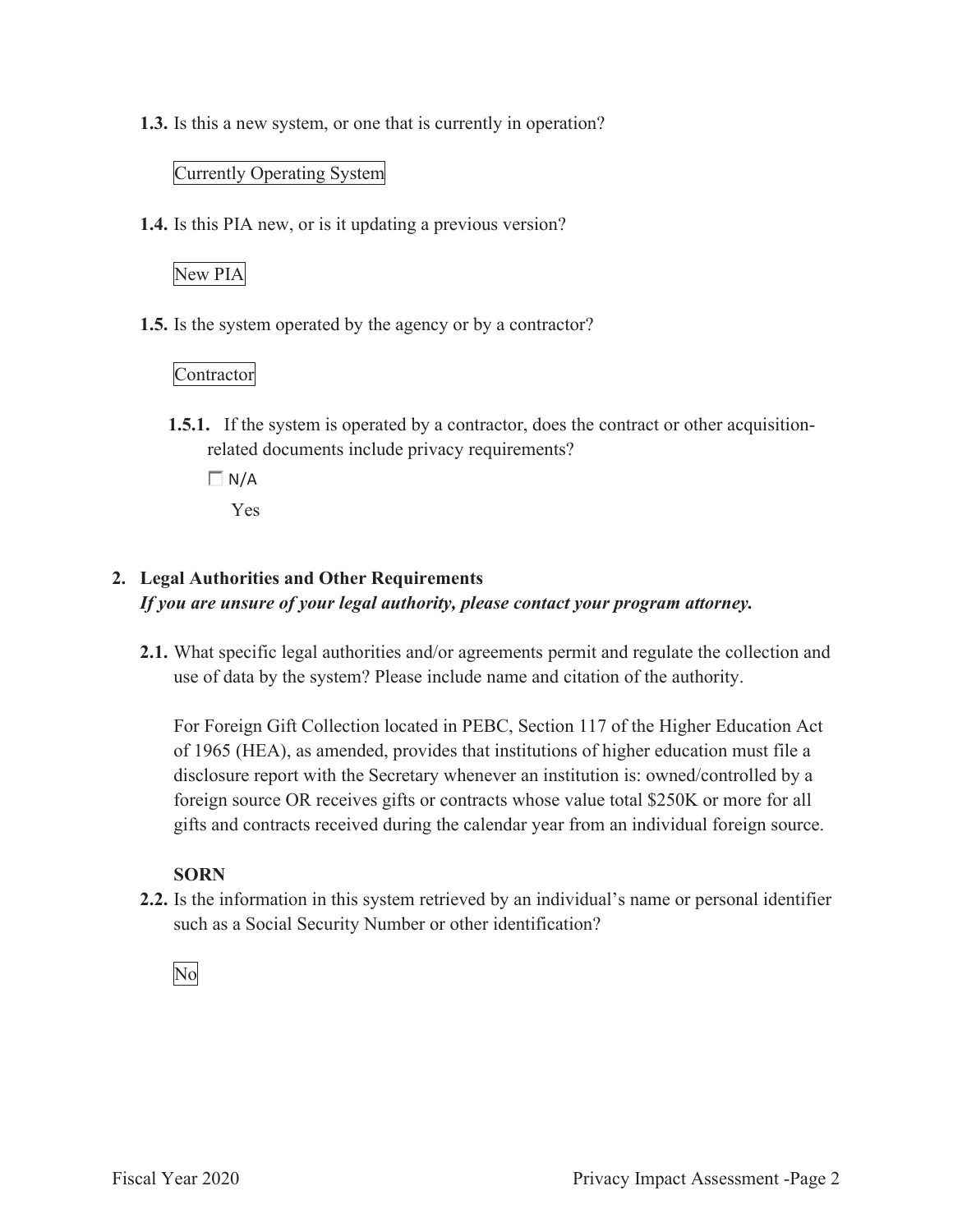**2.2.1.** If the above answer is **YES,** this system will need to be covered by Privacy Act System of Records Notice(s)  $(SORN(s))$ .<sup>2</sup> Please provide the SORN name, number, Federal Register citation and link, or indicate that a SORN is in progress.

 $\overline{M}$  N/A

Click here to enter text.

**2.2.2.** If the above answer is **NO**, explain why a SORN was not necessary. For example, the information is not retrieved by an identifier, the information is not maintained in a system of records, or the information is not maintained by the Department, etc.

 $\Box$  N/A

The information is not retrieved by an individual's name or other personal identifier, all records are retrieved by OPEID which is associated with the institution of higher education completing the report.

#### **Records Management**

**If you do not know your records schedule, please consult with your records liaison or send an email to RMHelp@ed.gov**

**2.3.** What is the records retention schedule approved by National Archives and Records Administration (NARA) for the records contained in this system? Please provide all relevant NARA schedule numbers and disposition instructions.

ED Schedule Locator No.: 074 Approved Date: 1/5/2011 Title: FSA Guaranty Agency, Financial & Education Institution Eligibility, Compliance, Monitoring and Oversight Records. NARA Disposition Authority: N1-441-09-15

**2.4.** Is the PII contained in this system disposed of appropriately, and in accordance with the timelines in the records disposition schedule?

Yes

#### **3. Characterization and Use of Information**

#### **Collection**

<sup>&</sup>lt;sup>2</sup> A System of Records Notice (SORN) is a formal notice to the public that identifies the purpose for which PII is collected, from whom and what type of PII is collected, how the PII is shared externally (routine uses), and how to access and correct any PII maintained by ED. https://connected.ed.gov/om/Documents/SORN-Process.pdf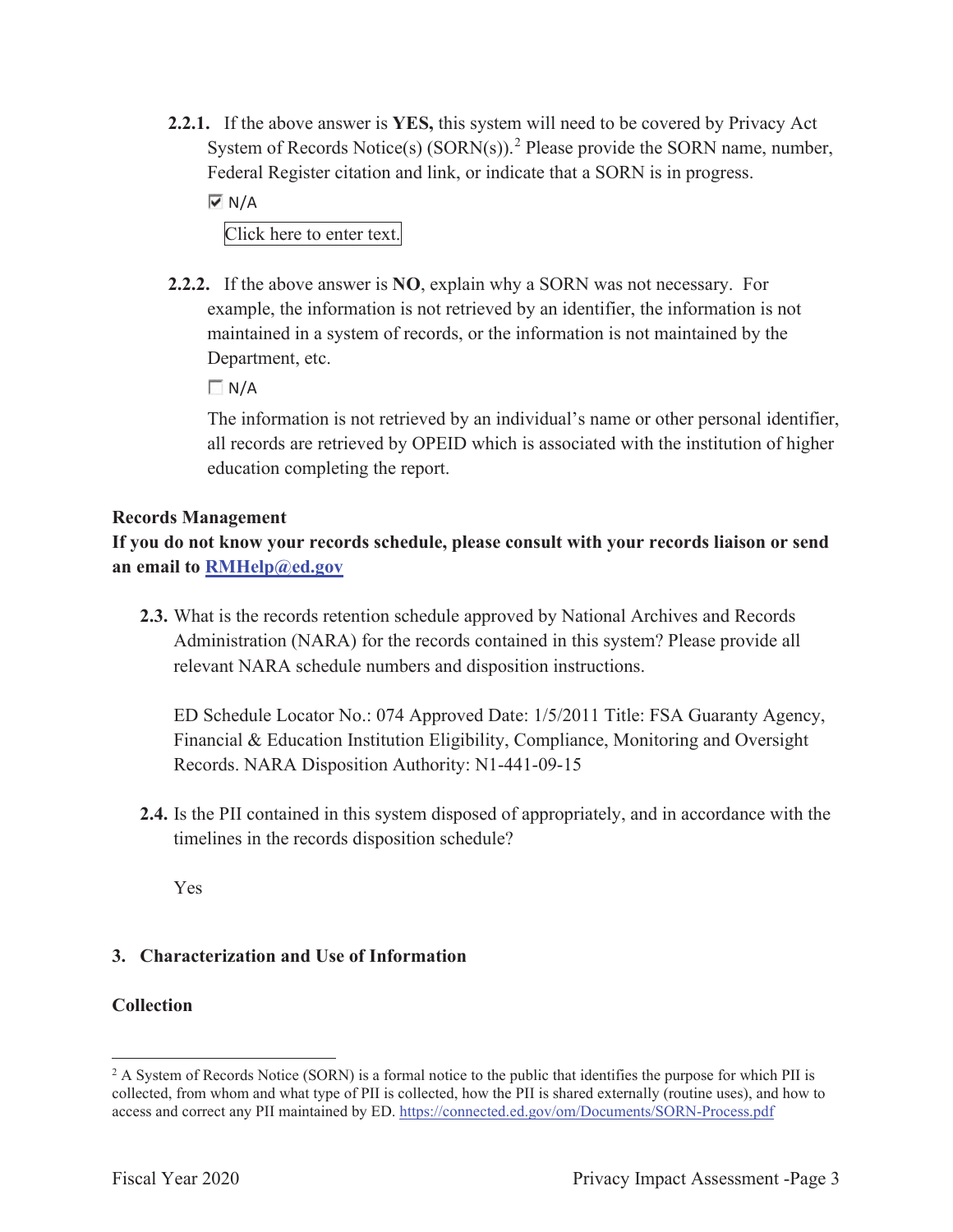**3.1.** List the specific PII elements (e.g., name, email, address, phone number, date of birth, Social Security, etc.) that the system collects, uses, disseminates, or maintains.

Domestic party legal name, domestic or foreign address, the entity which the foreign individual is associated with, and the value of the gift or contract given to the Title IV school.

**3.2.** Does the system collect only the minimum amount required to achieve the purpose stated in Question 1.2?

Yes

**3.3.** What are the sources of PII collected (e.g., individual, school, another agency, commercial sources, etc.)?

PII is provided on the FGC form which is completed by a designated individual at a Title IV school. Note that the PII provided on the form is not the PII of the individual completing the form.

**3.4.** How is the PII collected from the stated sources listed in Question 3.3 (e.g., paper form, web page, database, etc.)?

PII is collected from Title IV schools through an electronic form.

**3.5.** How is the PII validated or confirmed to ensure the integrity of the information collected?<sup>3</sup> Is there a frequency at which there are continuous checks to ensure the PII remains valid and accurate?

It is the responsibility of the Title IV school to ensure the validity and integrity of all PII provided as part of the FGC form. Data is further validated by the Department when an investigation or audit is requested. This occurs on an ad-hoc basis.

#### **Use**

**3.6.** Describe how the PII is used to achieve the purpose stated in Question 1.2 above.

The non-sensitive PII is used as contact information in case the Department needs to contact a foreign source in the event of an audit or investigation into the foreign gift reported by the institution of higher education.

<sup>&</sup>lt;sup>3</sup> Examples include restricted form filling, account verification, editing and validating information as it's collected, and communication with the individual whose information it is.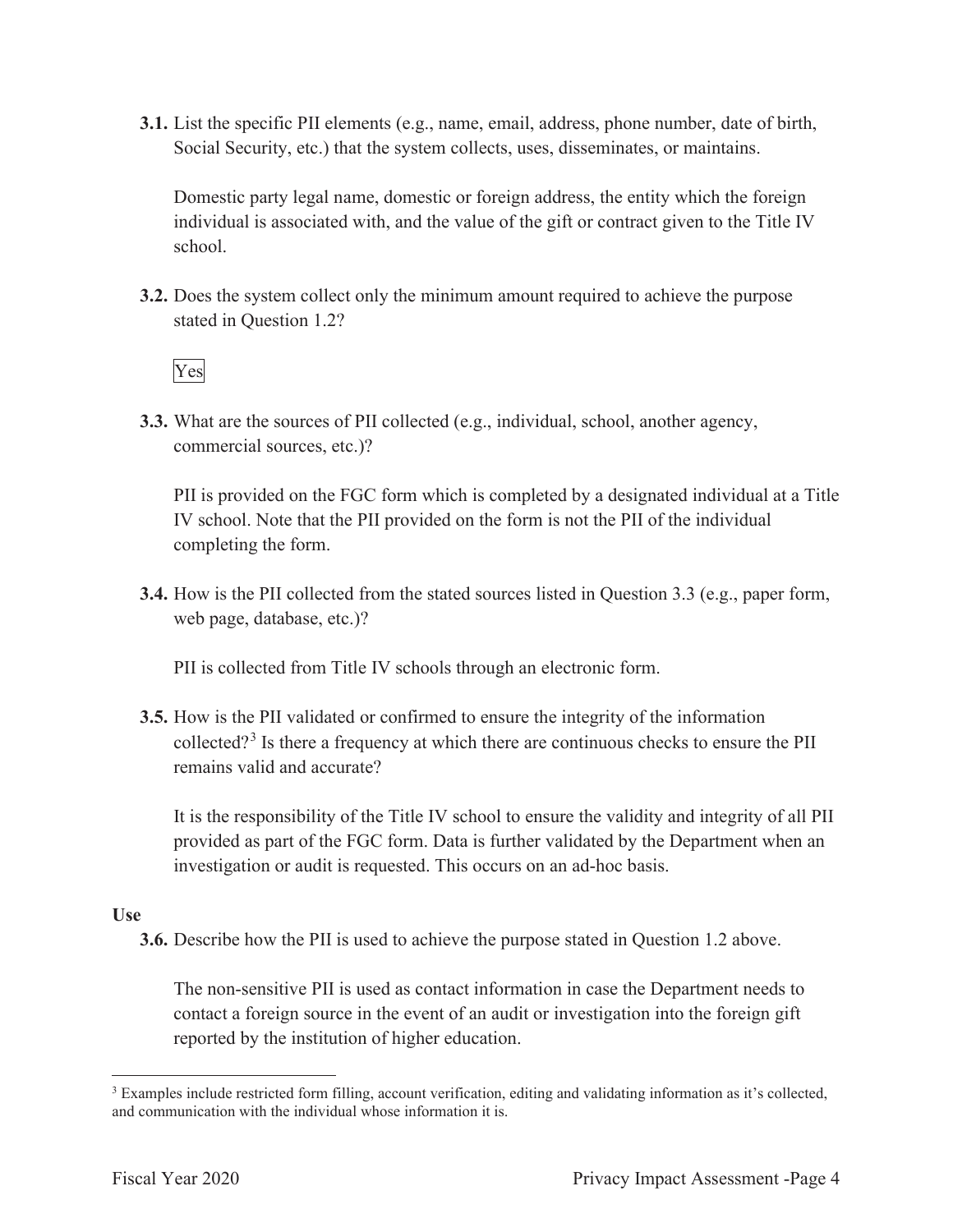**3.7.** Is the system using PII for testing/researching new applications or information systems prior to deployment or for training employees?

No

**3.7.1.** If the above answer is **YES,** what controls are in place to minimize the risk and protect the data?

 $\Box$  N/A Click here to enter text.

#### **Social Security Numbers**

*It is the Department's Policy that, in order to collect Social Security Numbers, the System Owner must state the collection is: 1) authorized by law, 2) necessary for an agency purpose, and 3) there is no reasonable alternative.* 

**3.8.** Does the system collect Social Security Numbers? Note that if the system maintains Social Security Numbers but does not explicitly collect them, answer 3.8.1 to address the purpose for maintaining them.

No

**3.8.1.** If the above answer is **YES**, explain the purpose for its collection, and how the SSN will be used.

 $\overline{M}$  N/A Click here to enter text.

**3.8.2.** Specify any alternatives considered in the collection of SSNs and why the alternatives were not selected.

 $\overline{M}$  N/A Click here to enter text.

#### **4. Notice**

**4.1.** How does the system provide individuals with notice about the collection of PII prior to its collection (e.g., direct notice, such as a Privacy Act Statement (if applicable) or public notice, such as a SORN, PIA,)? If notice is not provided, explain why not.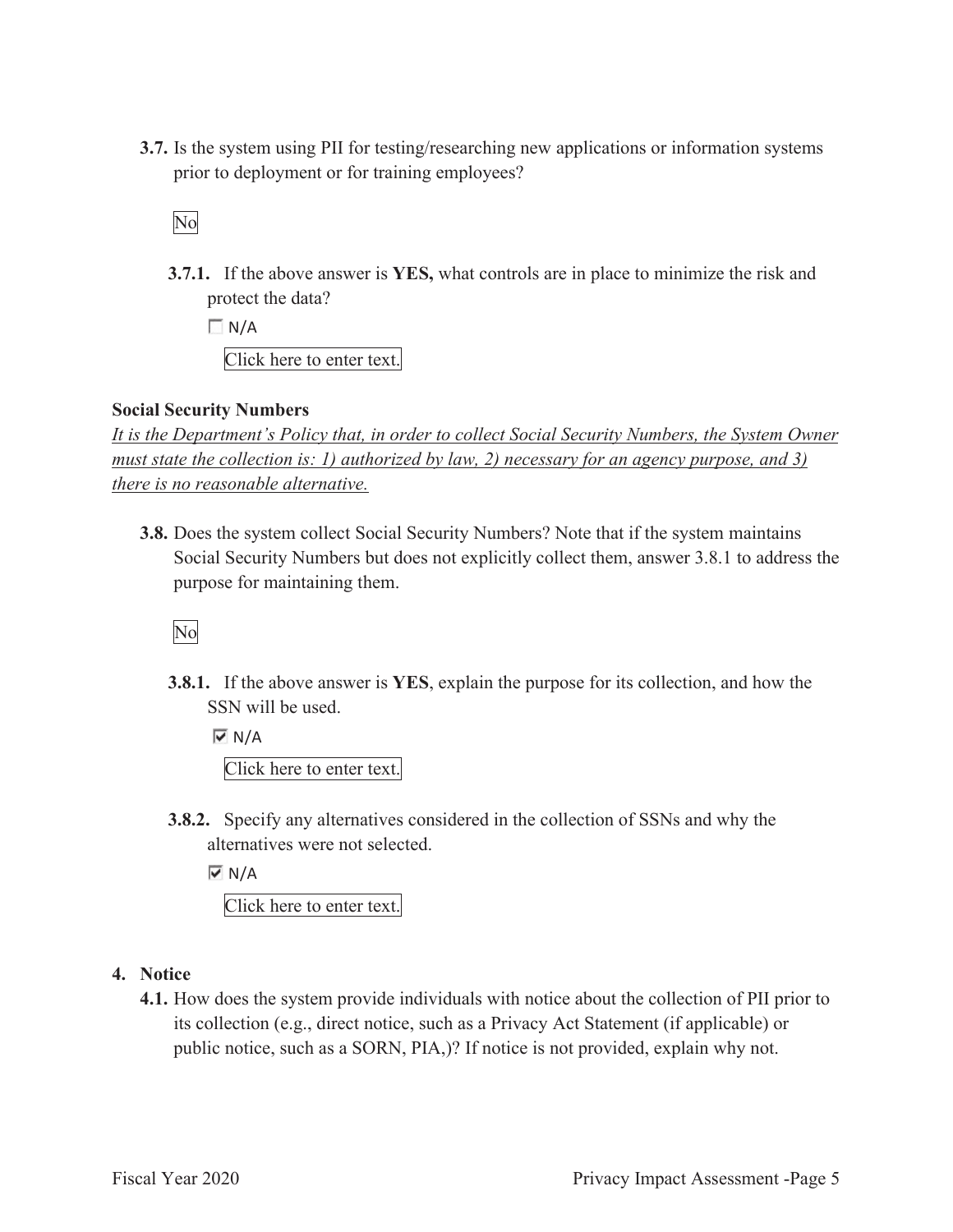Notice is not provided directly to the individual by the Department. It is the responsibility of the Title IV school to inform individuals that their information may be shared with the Department pursuant to Section 117 of the HEA.

**4.2.** Provide the text of the notice or the link to the webpage where the notice is posted if notice is provided other than by SORN or PIA.

 $\overline{M}$  N/A

Click here to enter text.

**4.3.** What opportunities are available for individuals to consent to uses (including new uses of previously collected PII), decline to provide PII, or opt out of the project?

There are no opportunities for individuals to consent to uses, decline to provide PII, or opt out. It is the responsibility of the Title IV school to communicate this with the individuals whose information is provided on the FGC form.

**4.4.** Is the notice referenced in Question 4.1 reviewed and revised when there are changes in the practice, policy, or activities that affect the PII and privacy to ensure that individuals are aware of and can consent to, where feasible, these changes?

Yes

## **5. Information Sharing and Disclosures**

#### **Internal**

**5.1.** Will PII be shared internally with other ED principal offices? If the answer is **NO**, please skip to Question 5.4.



# **5.2.** What PII will be shared and with whom?

 $\Box N/A$ 

All information collected and listed in question 3.1 will be shared with assigned members from FSA Program Compliance, FSA Policy Liaison Office, and ED Office of General Counsel.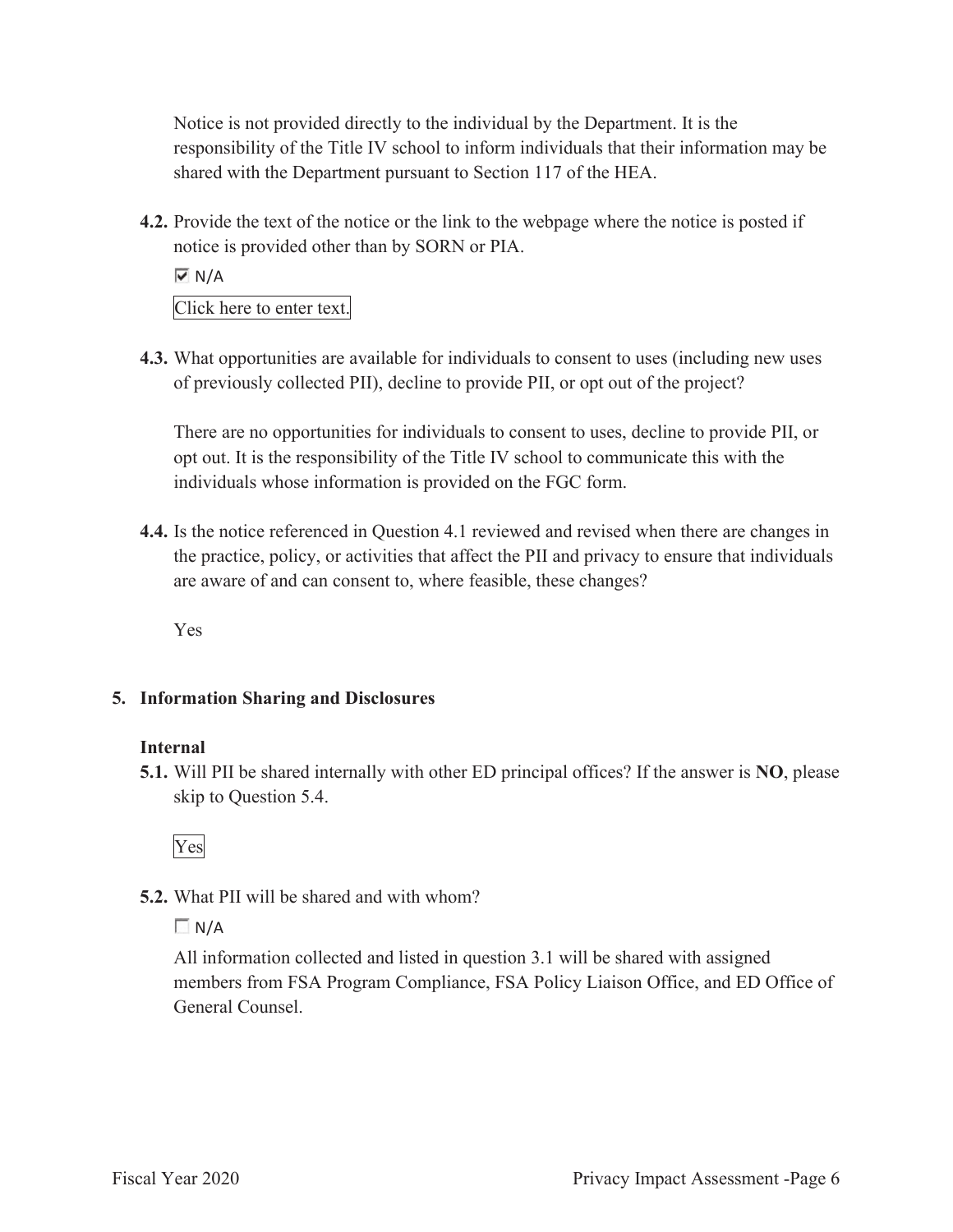**5.3.** What is the purpose for sharing the specified PII with the specified internal organizations?

 $\Box N/A$ 

PII is shared with assigned members from FSA Program Compliance, FSA Policy Liaison Office, and ED Office of General Counsel in order to conduct audits and investigations regarding the foreign gift information reported by the Title IV school

#### **External**

**5.4.** Will the PII contained in the system be shared with external entities (e.g. another agency, school district, the public, etc.)? If the answer is **NO**, please skip to Question 6.1.



**5.5.** What PII will be shared and with whom? List programmatic disclosures only.<sup>4</sup> **Note: If you are sharing Social Security Numbers externally, please specify to whom and for what purpose**.

 $\overline{M}$  N/A

Click here to enter text.

- **5.6.** What is the purpose for sharing the PII with the specified external entities?  $\overline{M}$  N/A
- **5.7.** Is the sharing with the external entities authorized?  $\overline{M}$  N/A
- **5.8.** Is the system able to provide and retain an account of any disclosures made and make it available upon request?

 $\overline{M}$  N/A

Click here to select.

**5.9.** How is the PII shared with the external entity (e.g. email, computer match, encrypted line, etc.)?

 $\overline{M}$  N/A

Click here to enter text.

<sup>4</sup> If this information is covered by Privacy Act System of Records Notice (SORN) please list only relevant programmatic disclosures listed under the Routine Uses section.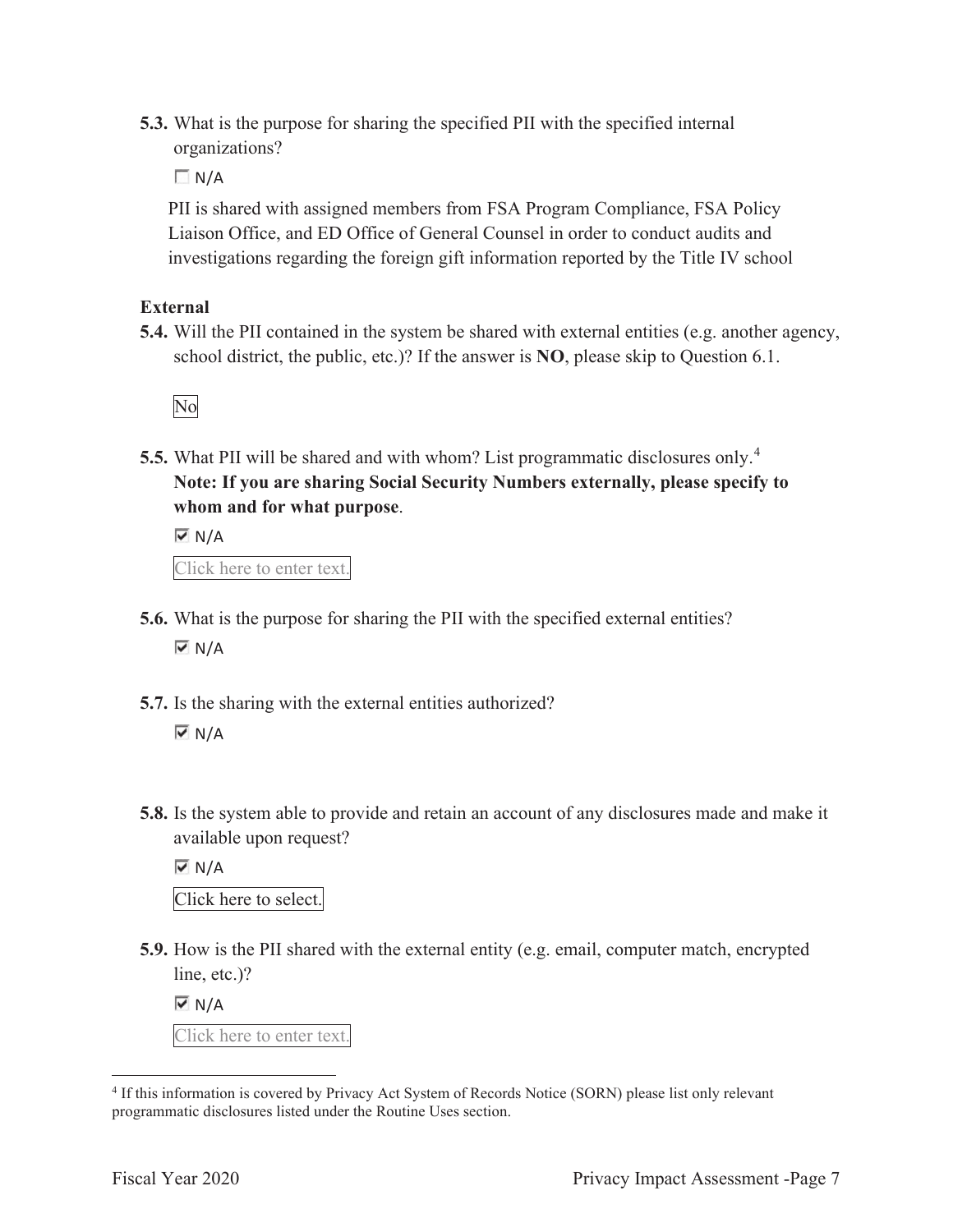**5.10.** Is the sharing pursuant to a Computer Matching Agreement (CMA), Memorandum of Understanding (MOU), or other type of approved sharing agreement with another agency?

 $\overline{M}$  N/A Click here to select.

**5.11.** Does the project place limitation on re-disclosure?

 $\overline{M}$  N/A

Click here to select.

#### **6. Redress**

**6.1.** What are the procedures that allow individuals to access their own information?

If an individual wishes to access their information they will need to reach out to the Title IV school responsible for reporting the information originally.

**6.2.** What procedures are in place to allow the subject individual to correct inaccurate or erroneous information?

 If an individual wishes to correct erroneous information they will need to reach out to the Title IV school responsible for reporting the information originally.

**6.3.** How does the project notify individuals about the procedures for correcting their information?

It is the responsibility of the Title IV school responsible for the reporting requirements to notify individuals procedures for correcting their information.

#### *7.* **Safeguards**

## *If you are unsure which safeguards will apply, please consult with your ISSO.*

**7.1.** Does the principal office work with their CSO/ISSO to build privacy & security into the system and build privacy extensions to the extent feasible?



**7.2.** Is an Authority to Operate (ATO) required?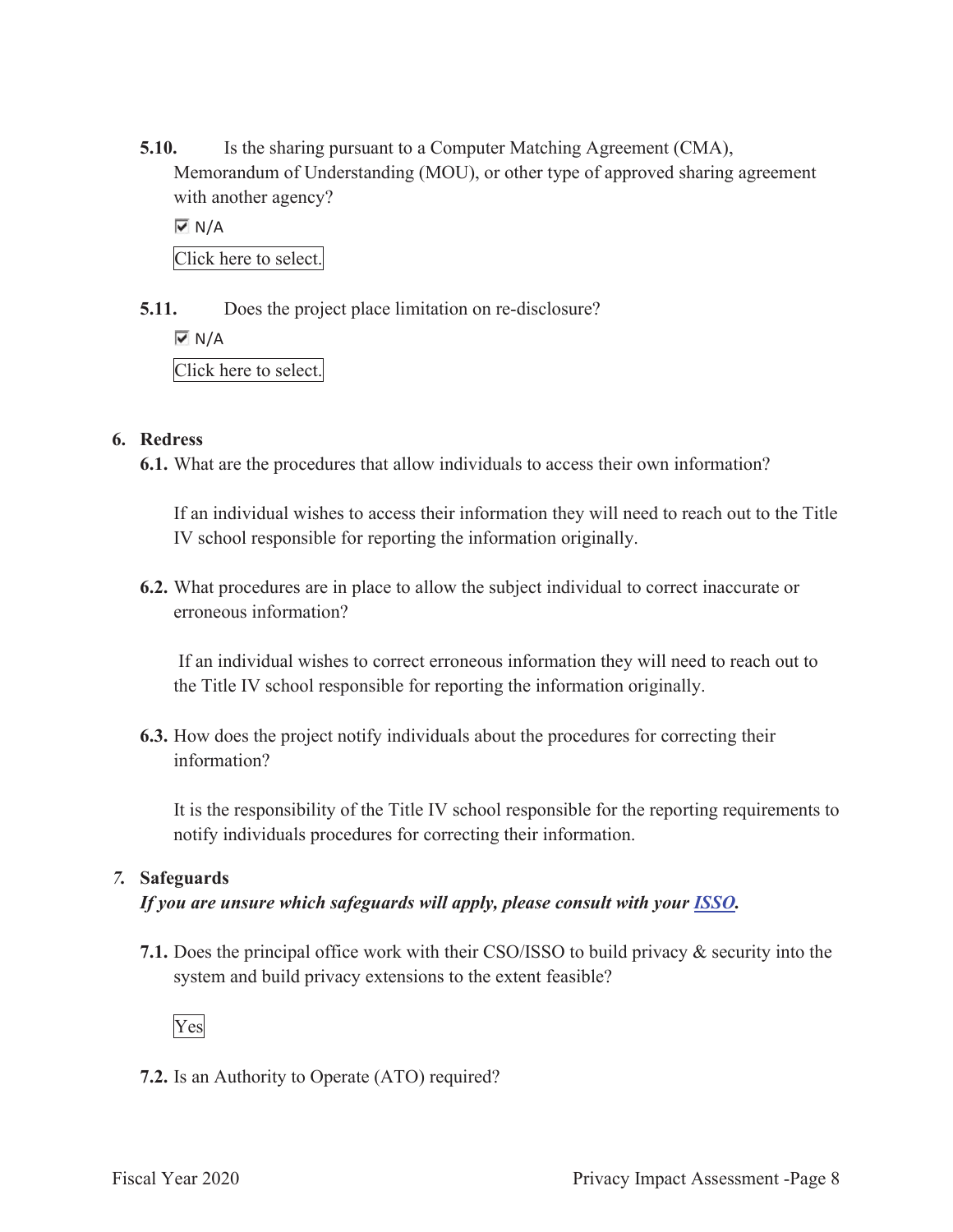**7.3.** Under NIST FIPS Pub. 199, what is the security categorization of the system: **Low, Moderate, or High?** 



**7.4.** What administrative, technical, and physical safeguards are in place to protect the information?

Information contained within EBC is protected from unauthorized access by numerous security controls implemented within the application and Next Generation Data Center (NGDC) environment. EBC security controls are compliant with all Federal and Department of Education requirements for security in Federally-owned information systems and the data stored within those systems. The data is stored in an encrypted format in the SharePoint database, encrypted in motion, and stored separately from the rest of the information collected in the larger eAPP that do not contain PII.

All users with access to the information are authenticated through the FSA's Access and Identity Management System (AIMS) and approved for access by the system owner and ISSO of the PEBC. All users login with their username, agree to proper use of a government system, and provide a token number. SharePoint controls access through having their accounts added to the proper Active Directory group.

**7.5.** Is the information in the system appropriately secured in accordance with the IT security requirements and procedures as required by Federal law and policy?

Yes

**7.6.** Has a risk assessment been conducted where appropriate security controls to protect against that risk have been identified and implemented?

Yes

**7.7.** Please describe any monitoring, testing or evaluation conducted on a regular basis to ensure the security controls continue to work properly at safeguarding the PII.

The AIMS user accounts required to access the information is revalidated on a quarterly basis. Security scans occur weekly to ensure controls are in place and effectively

No